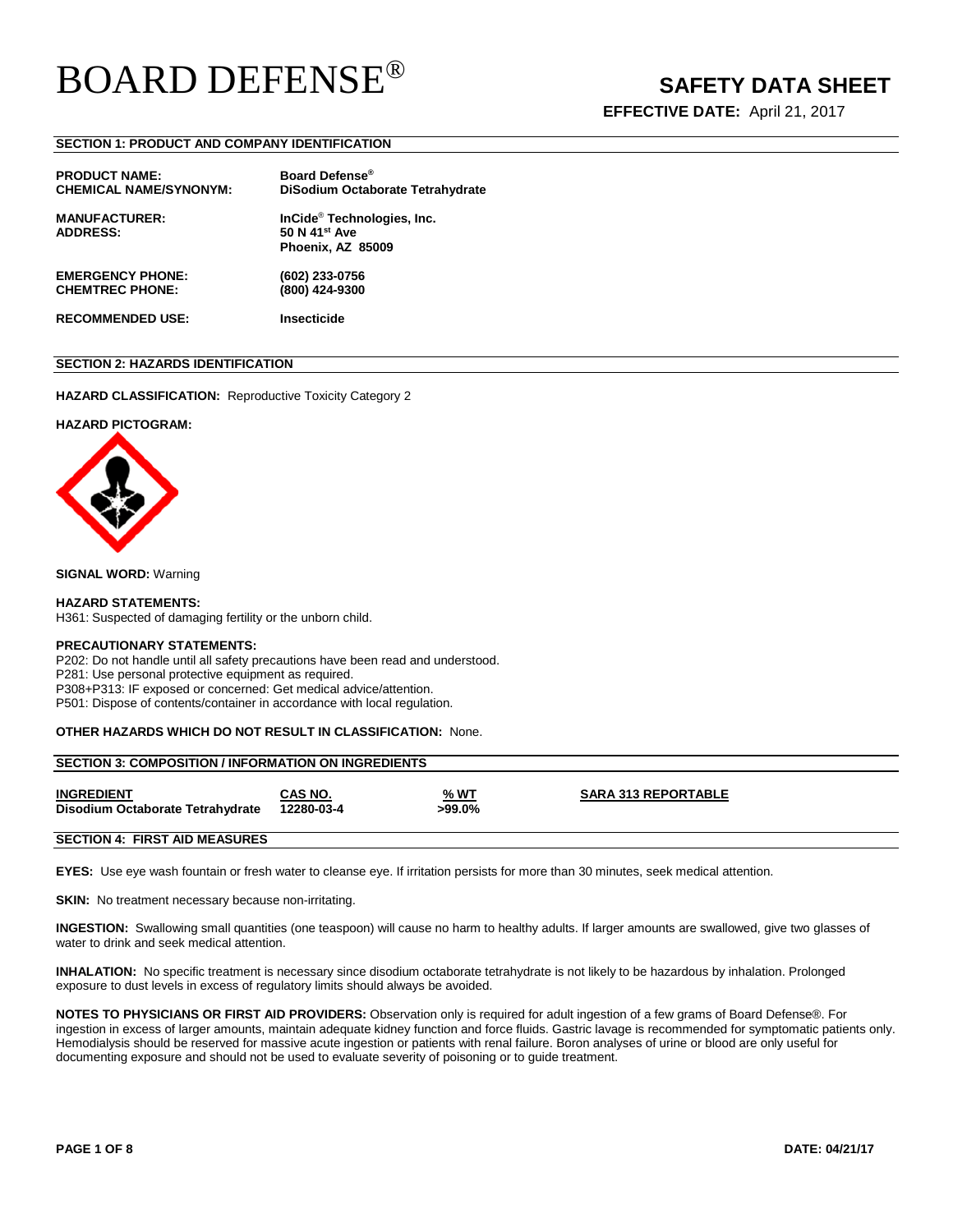# **SECTION 5: FIRE-FIGHTING MEASURES**

**EXTINGUISHING MEDIA:** Use extinguishing media that are appropriate to local circumstances and the surrounding environment.

**SPECIAL FIRE FIGHTING PROCEDURES:** Not applicable. Disodium octaborate tetrahydrate is itself a flame retardant.

**UNUSUAL FIRE AND EXPLOSION HAZARDS:** None. Disodium octaborate tetrahydrate is not flammable, combustible or explosive.

# **SECTION 5 NOTES:**

#### **SECTION 6: ACCIDENTAL RELEASE MEASURES**

**GENERAL:** Disodium octaborate tetrahydrate is a water-soluble white powder that may cause damage to trees or vegetation by root absorption. Avoid spillage into water and cover drains.

LAND SPILL: Vacuum, shovel or sweep up and place in containers for disposal in accordance with applicable local regulations. Avoid contamination of water bodies during clean up and disposal. No personal protective equipment is needed to clean up land spills.

**WATER SPILL:** Where possible, remove any intact containers from the water.Advise local water authority that none of the affected water should be used for irrigation or for the abstraction of potable water until natural dilution returns the boron value to its normal environmental background level or meets local water quality standards. Disodium octaborate tetrahydrate will cause localized contamination of surrounding waters depending on the quantity dissolved in these waters. At high concentrations some damage to local vegetation, fish and other aquatic life may be expected. Disodium octaborate tetrahydrate is a non-hazardous waste when spilled or disposed of, as defined in the Resource Conservation and Recovery Act (RCRA) regulations (40 CFR 261).

## **SECTION 7: HANDLING AND STORAGE**

**PRECAUTIONS FOR SAFE HANDLING:** Good housekeeping procedures should be followed to minimize dust generation and accumulation. Avoid spills. Do not eat, drink and smoke in work areas. Wash hands after use. Remove contaminated clothing and protective equipment before entering eating areas.

**CONDITIONS FOR SAFE STORAGE, INCLUDING ANY INCOMPATIBILITIES:** No special handling precautions are required, but dry, indoor storage is recommended. To maintain package integrity and to minimize caking, bags should be handled on a "first-in first-out" basis.

| Storage temperature:        | Ambient           |
|-----------------------------|-------------------|
| Storage pressure:           | Atmospheric       |
| <b>Special sensitivity:</b> | Moisture (Caking) |

### **SECTION 8: EXPOSURE CONTROLS / PERSONAL PROTECTION**

**OSHA PEL-TWA:** 15 mg/m<sup>3</sup> total dust and 5 mg/m<sup>3</sup> respirable dust

**ACGIH TLV-TWA-OEL:** 10 mg/m3 inhalable particles

**Cal OSHA PEL-TWA:** 10 mg/m3 total dust

**ENGINEERING CONTROLS AND VENTILATION:** Use local exhaust ventilation to keep airborne concentrations of sodium polyborate dust below permissible exposure limits.

**RESPIRATORY PROTECTION:** Where airborne concentrations are expected to exceed exposure limits, NIOSH/MSHA certified respirators must be used.

**EYE PROTECTION:** Eye protection according to ANSI Z.87.1 or other national standards may be warranted if environment is excessively dusty.

**SKIN PROTECTION:** Standard work gloves (cotton, canvas or leather) may be warranted if environment is excessively dusty.

**SECTION 8 NOTES:** PEL: Permissible Exposure Limit, TLV: Threshold Limit Value, TWA: Time Weighted Average,

# **SECTION 9: PHYSICAL AND CHEMICAL PROPERTIES**

#### **APPEARANCE:** White, crystalline powder

#### **ODOR:** Odorless

**ODOR THRESHOLD:** Not applicable

**PAGE 2 OF 8 DATE: 04/21/17 pH AT 25**°**C: 8.3** (3.0% solution); 7.6 (10.0% solution) **MELTING POINT/ FREEZING POINT:** 815°C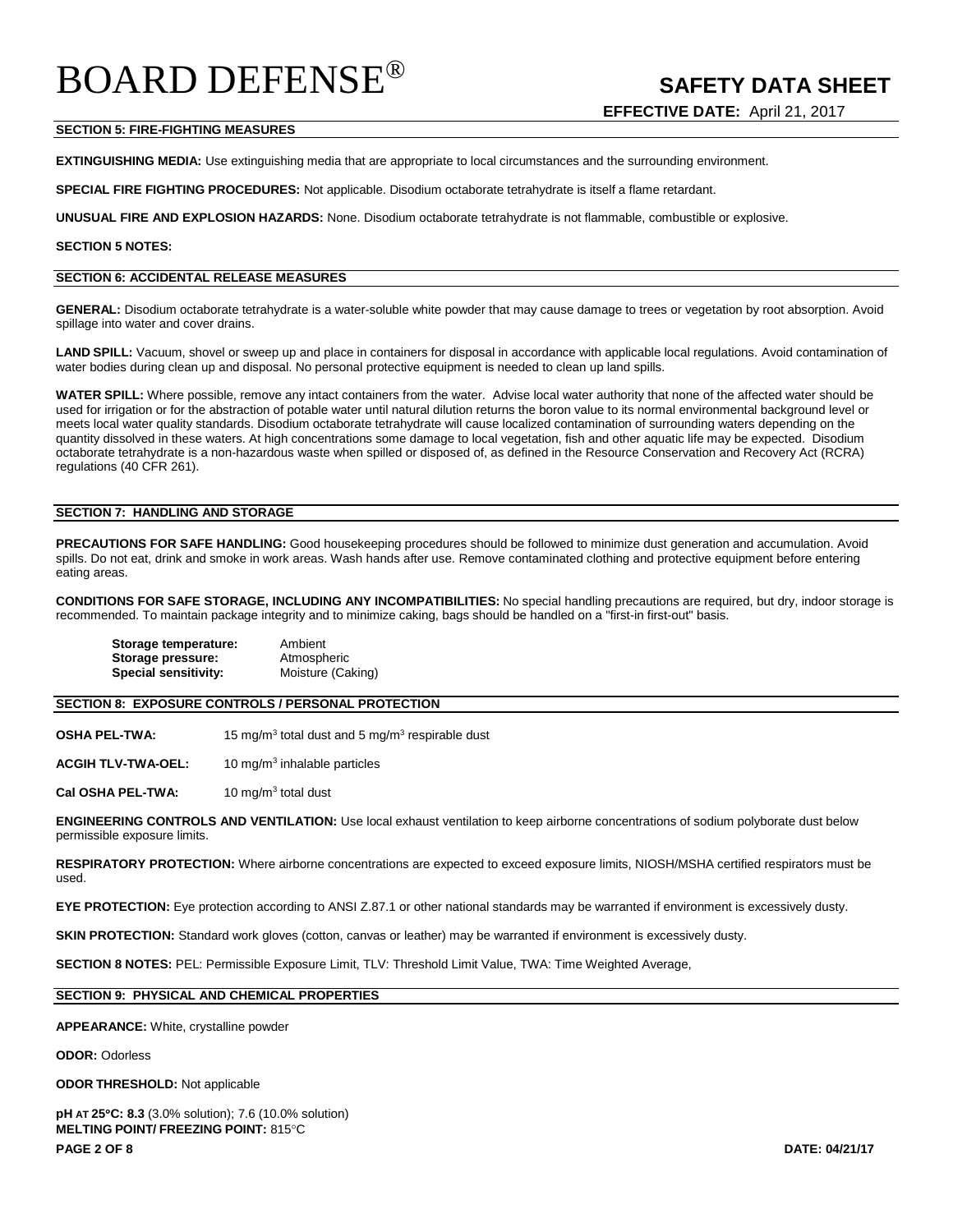**EFFECTIVE DATE:** April 21, 2017

**BOILING POINT AND BOILING RANGE:** Not applicable: melting point 815°C

**FLASH POINT**: Not applicable: inorganic substance

**EVAPORATION RATE**: not applicable: non-volatile

**FLAMMABILITY**: Non-flammable; used as a flame retardant

**UPPER/LOWER FLAMMABILITY OR EXPLOSIVE LIMITS**: Not applicable; non-flammable

**VAPOR PRESSURE**: Not applicable: melting point 815°C

**VAPOR DENSITY**: Not applicable: melting point 815°C

**RELATIVE DENSITY:** 1.87 @ 22°C

**SOLUBILITY IN WATER:** 223.65 g/L @ 20°C

**PARTITION COEFFICIENT; n-octanol/water:** Not applicable: inorganic substance

**AUTO-IGNITION TEMPERATURE**: Not applicable: not self-heating

**DECOMPOSITION TEMPERATURE**: Not applicable melting point 815°C

**VISCOSITY**: Not applicable: solid substance

**EXPLOSIVE PROPERTIES**: Not explosive: does not contain chemical groups associated with explosive properties

**OXIDIZING PROPERTIES**: Not oxidizing: does not contain chemical groups associated with oxidizing properties

**MOLECULAR WEIGHT:** 412.52

# **SECTION 10: STABILITY AND REACTIVITY**

**REACTIVITY:** None known.

**STABILITY:** Under normal ambient temperatures (-40°C to +40°C), disodium octaborate tetrahydrate is stable.

**POSSIBILITY OF HAZARDOUS REACTIONS**: Reaction with strong reducing agents such as metal hydrides or alkali metals will generate hydrogen gas which could create an explosive hazard.

**CONDITIONS TO AVOID:** Avoid contact with strong reducing agents by storing according to good industrial practice.

**INCOMPATIBLE MATERIALS:** Strong reducing agents.

**HAZARDOUS DECOMPOSITION OR BY-PRODUCTS:** None.

# **SECTION 11: TOXICOLOGICAL INFORMATION**

**ROUTES OF EXPOSURE:** Inhalation is the most significant route of exposure in occupational and other settings. Dermal exposure is not usually a concern because product is poorly absorbed through intact skin. Board Defense® is not intended for ingestion.

**SYMPTOMS RELATED TO THE PHYSICAL, AND CHEMICAL AND TOXICOLOGICAL CHARACTERISTICS:** Board Defense is *not* intended for ingestion. Small amounts (e.g. a teaspoonful) swallowed accidentally are not likely to cause effects. Symptoms of accidental over-exposure to high doses of inorganic borate salts have been associated with ingestion or absorption through large areas of severely damaged skin. These may include nausea, vomiting, and diarrhea, with delayed effects of skin redness and peeling.

**DELAYED AND IMMEDIATE EFFECTS AS WELL AS CHRONIC EFFECTS FROM SHORT AND LONG-TERM EXPOSURE:** Human epidemiological studies show no increase in pulmonary disease in occupational populations with chronic exposures to boric acid and sodium borate dust. Human epidemiological studies indicate no effect on fertility in occupational populations with chronic exposures to borate dust and indicate no effect to a general population with high exposures to borates in the environment.

# **ACUTE TOXICITY:**

Method: Acute Oral Toxicity Study – OECD Guideline 401 Species: Rat Dose: 2000 – 5000 mg/kg body weight Routes of Exposure: Oral Results: Low acute oral toxicity. The oral LD<sub>50</sub> value in male rats is 3,450 mg/kg bw, and in female rats is 4080 mg/kg bw. Classification: Acute Toxicity (Oral) Category 5 (Hazard statement: H303: May be harmful if swallowed)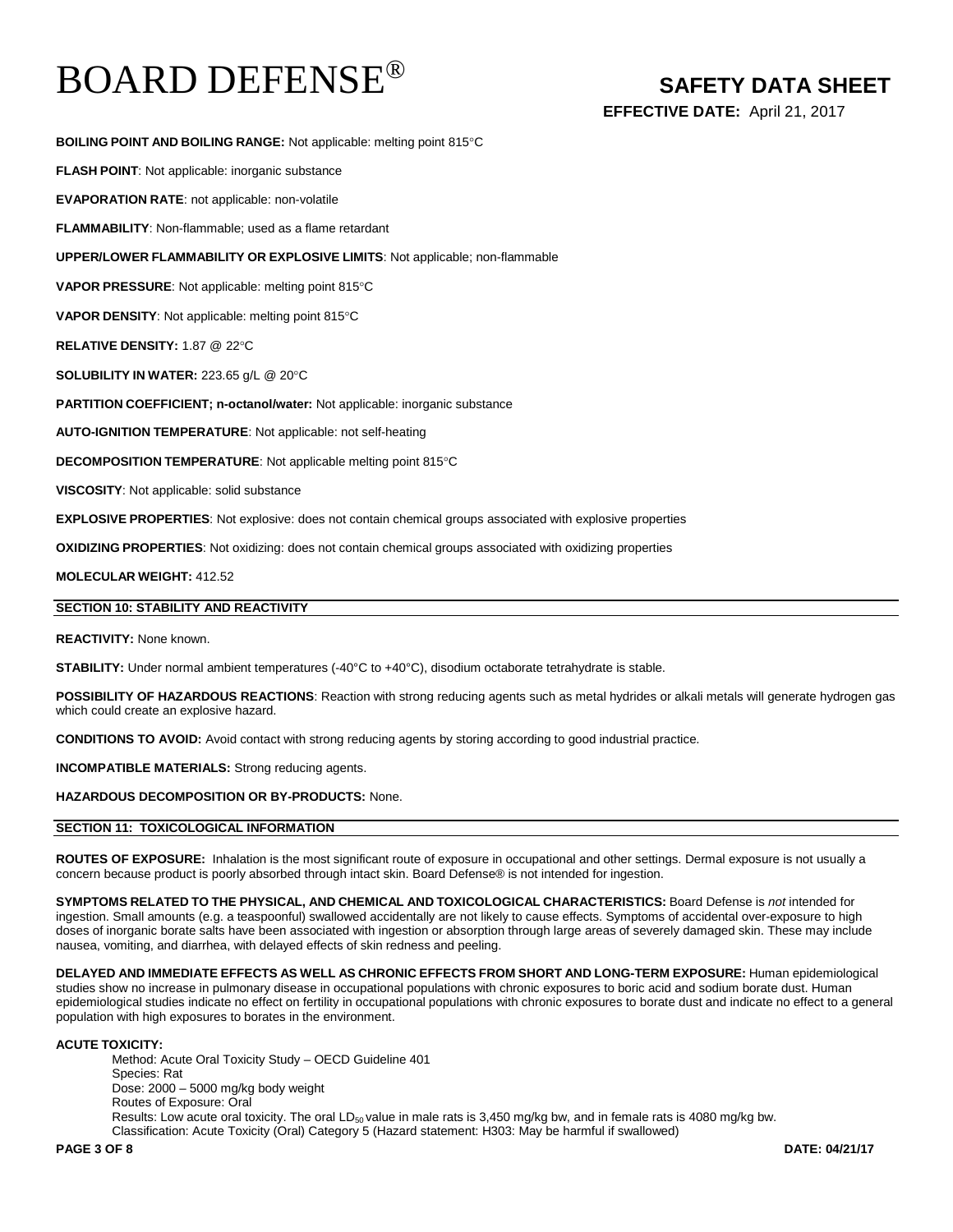

**EFFECTIVE DATE:** April 21, 2017

Method: Acute Dermal Toxicity Study – U.S. EPA FIFRA Guidelines Species: Rabbit Dose: 2,000 mg/kg bw Routes of Exposure: Dermal Results: Low acute dermal toxicity; LD<sub>50</sub> in rabbits is > 2,000 mg/kg of body weight. Poorly absorbed through intact skin. Based on the available data, the classification criteria are not met.

Method: Acute Inhalation Toxicity Study – OECD Guideline 403 Species: Rat Dose: 2.12 mg/L Routes of Exposure: Inhalation Results: Low acute inhalation toxicity; LC $_{50}$  in rats is > 2.0 mg/l (or g/m $^3$ ). Based on the available data, the classification criteria are not met.

#### **SKIN CORROSION / IRRITATION:**

Method: Primary Dermal Irritation Study – U.S. EPA FIFRA Guidelines Species: New Zealand White Rabbit Dose: 0.5 g moistened with saline Routes of Exposure: Dermal Results: No skin irritation. Mean Primary Irritation Score: 0.1. Based on the available data, the classification criteria are not met.

#### **SERIOUS EYE DAMAGE / IRRITATION:**

Method: Eye Irritation Study – similar to OECD Guideline 405 Species: New Zealand White Rabbit Dose: 0.1 g Routes of Exposure: Eye Results: Not irritating, corneal involvement or irritation clearing in 7 days. Classification: Based on mean scores < 1, and the effects were fully reversible within 7 days, the classification criteria are not met. Many years of occupational exposure indicate no adverse effects on human eye.

### **RESPIRATORY OR SKIN SENSITISATION:**

Method: Buehler Test – OECD Guideline 406 Species: Guinea Pig Dose: 0.4 g 95 % w/w/boric acid Routes of Exposure: Dermal Results: Not a skin sensitizer. No respiratory sensitization studies have been conducted. There are no data to suggest that boric acid is a respiratory sensitizer. Based on the available data, the classification criteria are not met.

# **GERM CELL MUTAGENICITY:**

Method: Several in vitro mutagenicity studies have been carried out on boric acid including gene mutation in mammalian cells, unscheduled DNA synthesis, chromosomal aberration and sister chromatid exchange in mammalian cells. Species: L5178Y mouse lymphoma, V79 Chinese hamster cells, C3H/10T1/2 cells, hepatocytes, Chinese hamster ovary (CHO cells). Dose: 1.0 - 10.0 mg/ml (1000 -10000 ppm) boric acid Routes of Exposure: *in vitro* Results: Not mutagenic (based on boric acid). Based on the available data, the classification criteria are not met.

### **CARCINOGENICITY:**

Method: OECD 451 equivalent. Species: B6C3F1 mice Dose: 1150 mg boric acid/kg bw/day Routes of Exposure: Oral feeding study Results: No evidence of carcinogenicity. Based on the available data, the classification criteria are not met.

#### **REPRODUCTIVE TOXICITY:**

Method: Three-generation feeding study, similar to OECD 416 Two-Generation Study Species: Rat Dose: 0; 34 (5.9); 100 (17.5) and 336 (58.5) mg boric acid (mg B)/kg bw/day Routes of Exposure: Oral feeding study Results: NOAEL in rats for effects on fertility in males is 100 mg boric acid/kg bw equivalent to 17.5 mg B/kg bw.

Method: Prenatal Developmental Toxicity Study of Boric Acid – OECD Guideline 414 Species: Rat Dose: 0; 19 (3.3); 36 (6.3); 55 (9.6); 76 (13.3) and 143 (25) mg boric acid (mg B)/kg bw. Routes of Exposure: Oral feeding study Results: NOAEL in rats for developmental effects on the fetus including fetal weight loss and minor skeletal variations is 55 mg boric acid/kg bw or 9.6 mg B/kg.

Classification: Reproductive Toxicity Category 2 (Hazard statement: H361: Suspected of damaging fertility or the unborn child.)

Method: Occupational studies of evaluating sensitive sperm parameters in highly exposed borate workers. Epidemiological studies evaluating high environmental exposures to boron and developmental effects in humans have been conducted. Species: Human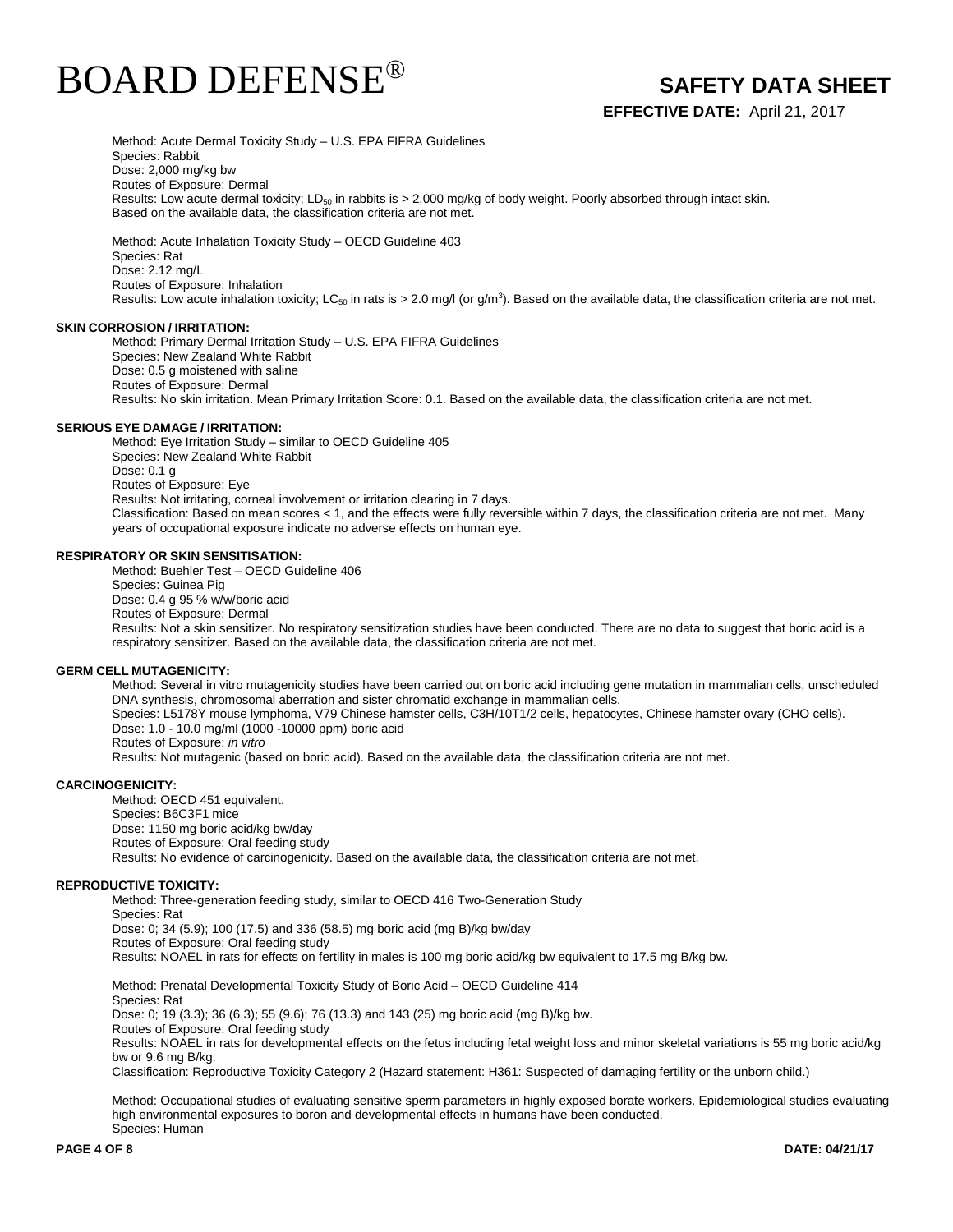

**EFFECTIVE DATE:** April 21, 2017

Dose: A subset of workers was exposed to 125 mg B/day.

Routes of Exposure: Combined oral ingestion and inhalation

Results: No adverse fertility effects in male workers. Epidemiological studies of human developmental effects have shown an absence of effects in exposed borate workers and populations living in areas with high environmental levels of boron.

# **STOT-SINGLE EXPOSURE:**

Method: Standard Test Method for Estimating Sensory Irritancy of Airborne Chemicals – ASTM E981-04 (2004)

Species: Mouse Dose: 221 - 1096 mg boric acid/m<sup>3</sup>

Routes of Exposure: Inhalation

Results: The highest concentration of boric acid that was achievable with acceptable control of the aerosol concentration was 1096 mg/m3 with a %RD of 19%. The lowest exposure tested of 221 mg/m<sup>3</sup> boric acid resulted in a reduced respiration rate of 9%, graded as no irritation. Based on the available data, the classification criteria are not met.

Method: Sensory irritation in human volunteers Species: Human Dose: 2.5, 5, 10 mg boric acid/m<sup>3</sup> Routes of Exposure: Inhalation Results: No irritation from boric acid was observed at exposures up to 10 mg/m3 among male and female human volunteers under controlled laboratory conditions.

## **STOT-REPEATED EXPOSURE:**

Method: Chronic toxicity study of boric acid, similar to OECD 452 Species: Rat Dose: 0; 33 (5.9); 100 (17.5); 334 (58.5) mg boric acid (B)/kg bw per day (nominal in diet) Routes of Exposure: oral: feed Results: A NOAEL of 17.5 mg B/kg bw/day equivalent to 100 mg boric acid/kg bw/day was determined in a chronic feeding study (2 years) in rats and is based on testes effects. Other effects (kidney, hemopoietic system) are regarded only at even higher dose levels. Based on the available data, the classification criteria are not met.

**ASPIRATION HAZARD:** Physical form of solid powder indicates no aspiration hazard potential.

**SECTION 11 NOTES:** The information in this section is based on boric acid.

### **SECTION 12: ECOLOGICAL INFORMATION**

# **ECOTOXICITY (AQUATIC AND TERRESTRIAL, WHERE AVAILABLE)**:

Note that the data values are expressed as boron equivalents. Studies judged to be unreliable or with insufficient information to evaluate are not included.

# **FRESHWATER:**

**Chronic studies**

| <b>Taxonomic Group</b>        | Number of<br><b>Taxa Tested</b> | Range of Endpoint Values (geometric NOEC/EC10)                      | References |
|-------------------------------|---------------------------------|---------------------------------------------------------------------|------------|
| Algal                         | 4                               | 10 mg B/L (Chlorella pyrenoidosa) to 50 mg B/L (Anacystis nidulans) | 3, 4       |
| Higher plants                 | 3                               | 4.0 mg B/L (Phragmites australis) to 60 mg B/L (Lemna minor)        | 5,6        |
| Invertebrate and<br>protozoan |                                 | 5.7 mg B/L (Daphnia magna) to 32 mg B/L (Chironomus riparius)       | 7, 8       |
| Fish                          | 6                               | 2.9 mg B/L (Micropterus salmoides) to 17 mg B/L (Carassius auratus) | 9          |
| Amphibian                     |                                 | 29 mg B/L (Rana pipiens) to 41 mg B/L (Bufo fowleri)                | 9          |

Results<sup>2</sup>: Based on the complete data set of 22 species, the HC<sub>5</sub> value of the species sensitivity distribution is 4.05 mg B/L.

#### **Acute studies**

| Taxonomic Group               | Number of<br>Taxa Tested | Range of Endpoint Values (geometric EC/LC50)                                  | <b>References</b> |
|-------------------------------|--------------------------|-------------------------------------------------------------------------------|-------------------|
| Algal                         | 2                        | 10 mg B/L (Chlorella pyrenoidosa) to 28 mg B/L (Selenastrum<br>capricornutum) | 3.10              |
| Invertebrate and<br>protozoan | 9                        | 113 mg B/L (Ceriodaphnia dubia) to 1376 mg B/L (Chironomus decorus)           | 11.12             |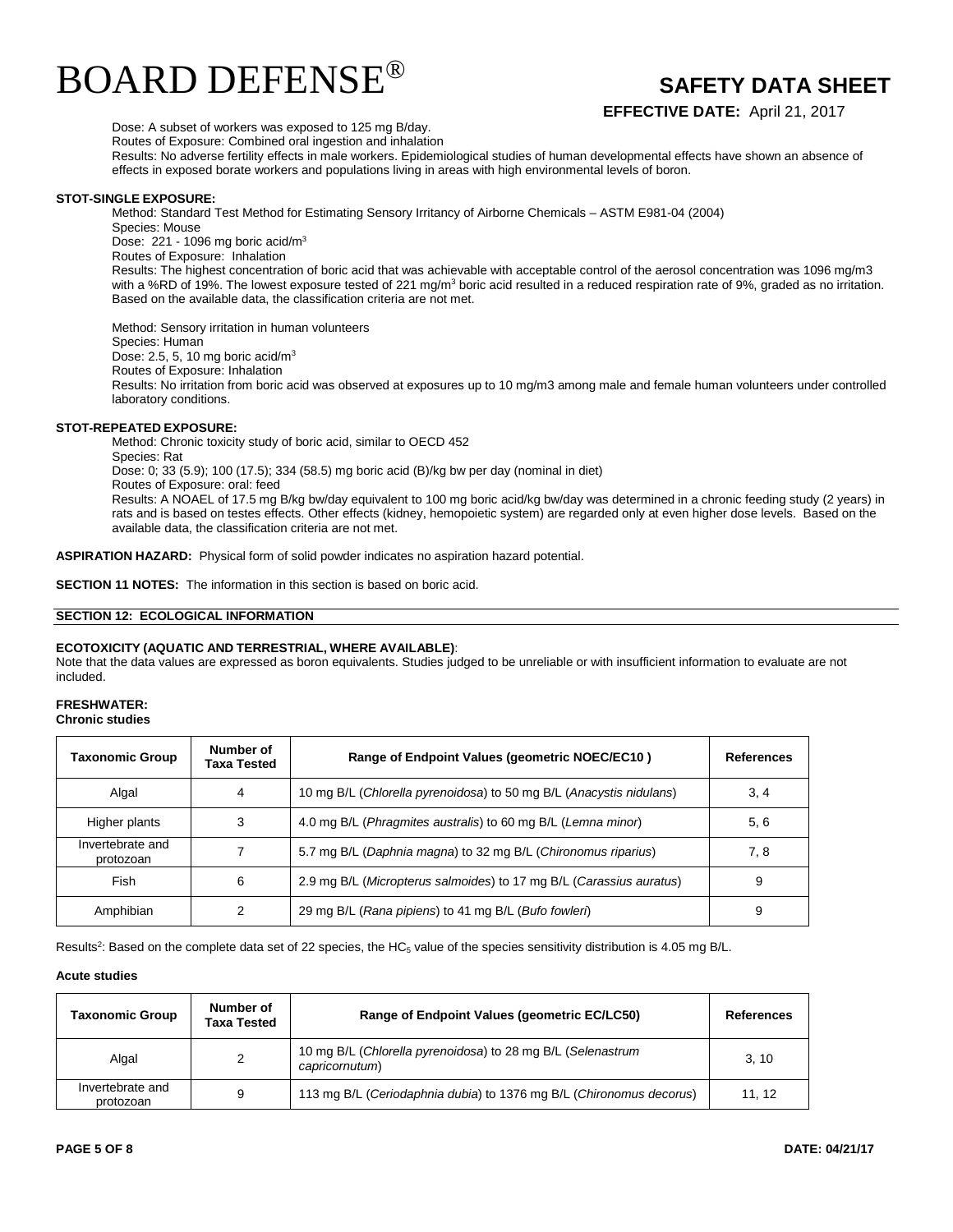**EFFECTIVE DATE:** April 21, 2017

| Fish      | 80 mg B/L (Pimephales promelas) to 627 mg B/L (Onchorhynchus<br>tschawvtscha) | 11.13 |
|-----------|-------------------------------------------------------------------------------|-------|
| Amphibian | 86 mg B/L (Rana pipiens) to 104 mg B/L (Bufo fowleri)                         | u     |

Results<sup>2</sup>: Based on the complete data set from 46 studies with 20 species, the HC<sub>5</sub> value of the species sensitivity distribution is 27.3 mg B/L

Classification: Based on the acute data for freshwater species, this substance is not classified as hazardous to the environment.

# **MARINE AND ESTUARINE DATA: Chronic studies**

| Taxonomic Group | Number of<br><b>Taxa Tested</b> | Range of Endpoint Values (geometric NOEC/EC10)                                                                          | <b>References</b> |
|-----------------|---------------------------------|-------------------------------------------------------------------------------------------------------------------------|-------------------|
| Algal           | 19                              | 5 mg B/L (Emiliana huxleyi) to >100 mg B/L (Agmenellum<br>guadruplicatum, Anacystis marina, Thallassiorsira pseudonana) | 4                 |

Results: No data are available for invertebrate or vertebrate species. The results from the freshwater data set are recommended as applicable to marine and estuarine species.

# **Acute studies**

| <b>Taxonomic Group</b> | Number of<br><b>Taxa Tested</b> | Range of Endpoint Values (geometric EC/LC50)                             | <b>References</b> |
|------------------------|---------------------------------|--------------------------------------------------------------------------|-------------------|
| Invertebrate           | 3                               | 45 mg B/L (Litopenaeus vannamei) to 83 mg B/L (Americamysis bahia)       | 14.15             |
| Fish                   | 2                               | 74 mg B/L (Limanda limanda) to 600 mg B/L (Oncorhynchus<br>tschawytscha) | 13.16             |

No data are available for algal species.

# **SEDIMENT:**

| <b>Taxonomic Group</b> | Number of<br><b>Taxa Tested</b> | Range of Endpoint Values (geometric EC/LC50)   | <b>References</b> |
|------------------------|---------------------------------|------------------------------------------------|-------------------|
| Invertebrate           |                                 | 82.4 mg B/kg sediment dw (Chironomus riparius) | 17.18             |

Results: Although limited, the data suggest that sediment organisms are within range of toxicity of aquatic organisms. In addition, the substance will not partition to the sediment, so a sediment/water partitioning approach is justified.

# **SEWAGE TREATMENT PLANTS (STP):**

| <b>Taxonomic Group</b> | Number of<br>Taxa Tested | Range of Endpoint Values (geometric NOEC/EC10)                            | <b>References</b> |
|------------------------|--------------------------|---------------------------------------------------------------------------|-------------------|
| Activated sludge       | <b>NA</b>                | >17.5 mg B/L to 100 mg B/L                                                | 19                |
| Microbes               | 3                        | 10 mg B/L (Opercularia bimarginata) to 20 mg B/L (Paramecium<br>caudatum) | 20                |

# **TERRESTRIAL DATA: Chronic studies**

| <b>Taxonomic Group</b> | Number of<br>Taxa Tested | Range of Endpoint Values (geometric NOEC/EC10)                                  | <b>References</b> |
|------------------------|--------------------------|---------------------------------------------------------------------------------|-------------------|
| Plant                  | 28                       | 7.2 mg B/kg dw (Zea mays) to 56 mg B/kg dw (Allium cepa)                        | 21, 22            |
| Invertebrates          | 9                        | 15.4 mg B/kg dw (Folsomia candida) to 87 mg B/kg dw (Caenorhabditis<br>elegans) | 23, 24            |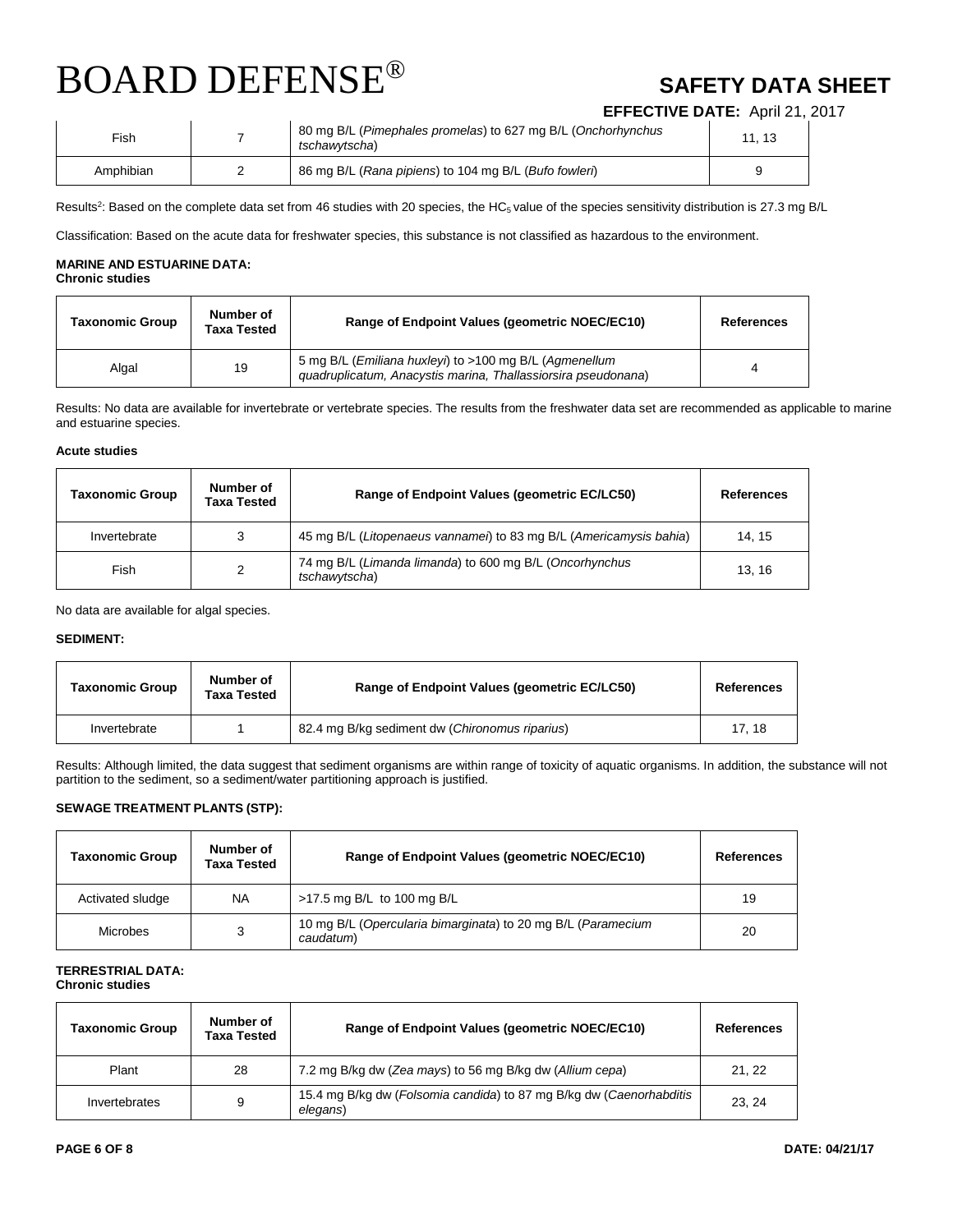**EFFECTIVE DATE:** April 21, 2017

Soil micro 3 12 mg B/kg dw (nitrogen mineralization and nitrification test) to 420 mg 12 mg B/kg dw (nitrogen mineralization and nitrification test) to 420 mg<br>B/kg dw (soil nitrogen transformation test)

Results<sup>2</sup>: Based on the complete data set, the HC<sub>5</sub> value of the species sensitivity distribution is 10.8 mg B/kg dw.

PHYTOTOXICITY: Boron is an essential micronutrient for healthy growth of plants. It can be harmful to boron sensitive plants in higher quantities. Care should be taken to minimize the amount of borate product released to the environment.

**PERSISTENCE AND DEGRADABILITY:** Biodegradation is not an applicable endpoint since the product is an inorganic substance.

**BIOACCUMMULATIVE POTENTIAL:** This product will undergo hydrolysis in water to form undissociated boric acid. Boric acid will not biomagnify through the food chain. Octanol/Water partition coefficient: Log  $P_{ow} = -0.7570$  @ 25°C (based on boric acid)<sup>27</sup>.

**MOBILITY IN SOIL:** The product is soluble in water and is leachable through normal soil. Adsorption to soils or sediments is insignificant.

#### **OTHER ADVERSE EFFECTS:** None

**SECTION 12 NOTES:** The information in this section is based on other borates and is normalized to boron content. Boron is the element in sodium polyborate which is used to characterize borate product ecological effects.

# **SECTION 13: DISPOSAL CONSIDERATIONS**

**WASTE DISPOSAL METHOD:** Small quantities of Board Defense® can usually be disposed of at municipal landfill sites**.** No special disposal treatment is required, but refer to state and local regulations for applicable site-specific requirements. Tonnage quantities of Board Defense® are not recommended to be sent to landfills. Such product should, if possible, be re-used for an appropriate application. Product packaging should be recycled where possible. Avoid spillage into water and cover drains.

**RCRA HAZARD CLASS:** Board Defense® is not listed under any section of the Federal Resource Conservation and Recovery Act (RCRA).

California Hazardous Waste Designation: California identifies substances with acute oral, acute dermal, or acute inhalation LD<sub>50</sub>s less than 2,500, 4,300, or 10,000 mg/kg, respectively as "hazardous wastes." Additionally, the aquatic  $LC_{50}$  is less than 500 mg/L, the chemical is considered a "hazardous waste." Board Defense® is therefore a "hazardous waste" if spilled in California, and should be handled in accordance with applicable state regulations. Refer to Regulatory Information for additional information.

### **SECTION 14: TRANSPORT INFORMATION**

**U.S. DEPARTMENT OF TRANSPORTATION:** Board Defense® is not a US Department of Transportation (DOT) Hazardous Material or Hazardous Substance.

**OTHER AGENCIES:** Board Defense® has no UN Number and is not regulated under international rail, highway, water, or air transport regulations.

# **SECTION 15: REGULATORY INFORMATION**

**TSCA NO.**: Disodium octaborate tetrahydrate appears on the EPA TSCA inventory list under the CAS No. 12008-41-2, which represents the anhydrous form of this inorganic salt. TSCA Inventory Number: 12008-41-2.

**FIFRA**: Board Defense® (insecticide) is registered with the EPA, in accordance with Section 3 of FIFRA, as a pesticide product. These requirements differ from the classification criteria and hazard information required for safety data sheets, and for workplace labels of non-pesticide chemicals. The hazard information required on the pesticide label is reproduced below. The pesticide label also includes other important information, including directions for use.

Caution Harmful if swallowed. Causes moderate eye irritation. Avoid contact with eyes or clothing. Wash hands before eating, drinking, chewing gum, using tobacco, or the toilet.

EPA Pesticide Registration Number: 44757-20

**RCRA**: Disodium octaborate tetrahydrate is not listed as a hazardous waste under any sections of the Resource Conservation and Recovery Act or regulations (40) CFR 261 et seq.).

**SUPERFUND: CERCLA/SARA**. Disodium octaborate tetrahydrate is not listed under CERCLA (the Comprehensive Environmental Response Compensation and Liability Act) or its 1986 amendments, SARA, (the Superfund Amendments and Reauthorization Act), including substances listed under Section 313 of SARA, Toxic Chemicals, 42 USC 11023, 40 CFR 372.65; Section 302 of SARA, Extremely Hazardous Substances, 42 USC 11002, 40 CFR 355; or the CERCLA Hazardous Substances list, 42 USC 9604, 40 CFR 302.

**SAFE DRINKING WATER ACT**: Disodium octaborate tetrahydrate is not regulated under the SDWA, 42 USC 300g-1, 40 CFR 141 et seq. Consult state and local regulations for possible water quality advisories regarding boron. Clean Water Act (Federal Water Pollution Control Act): 33 USC 1251 et seq.